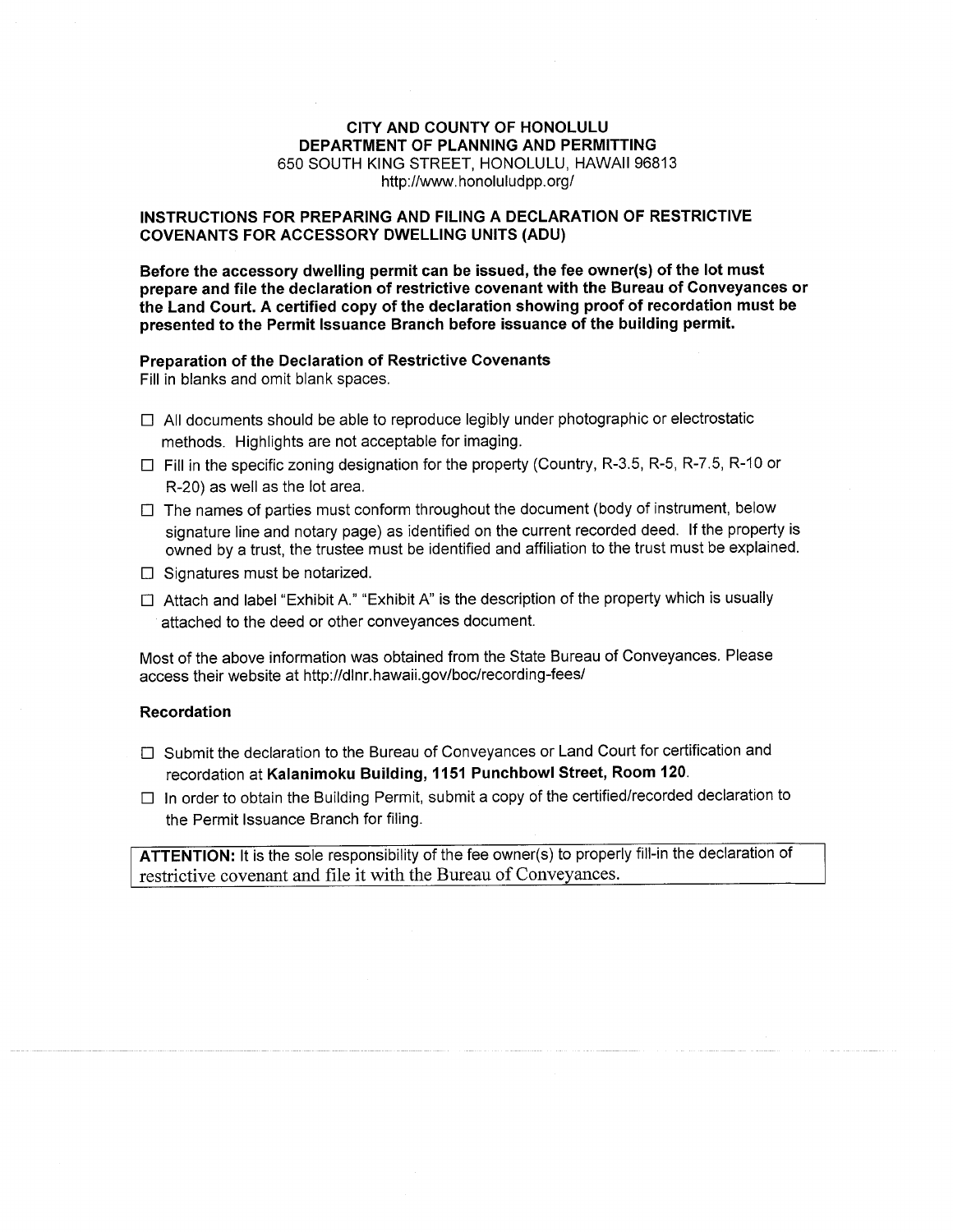

# DECLARATION OF RESTRICTIVE COVENANTS

|                                                           | This Declaration made by | . Owner(s) in fee                              |                 |  |  |
|-----------------------------------------------------------|--------------------------|------------------------------------------------|-----------------|--|--|
| simple of that certain parcel of land at                  |                          |                                                | also known as   |  |  |
| Lot                                                       | ΩŤ                       |                                                | , identified by |  |  |
| Tax Map Key                                               |                          | and more particularly described in Exhibit "A" |                 |  |  |
| attached hereto and made a part thereof (the "Property"). |                          |                                                |                 |  |  |

|              | WHEREAS, by Deed dated                                                                                                              | , recorded in the Bureau of |
|--------------|-------------------------------------------------------------------------------------------------------------------------------------|-----------------------------|
|              | Conveyances (Regular System) of the State of Hawaii in Liber #                                                                      |                             |
| Page         | , or in Document/Instrument No.                                                                                                     | , and/or filed in the       |
|              | Office of the Assistant Registrar of the Land Court of the State of Hawaii as Document No.<br>and noted on Certificate of Title No. |                             |
| "Declarant." | became the sole owner(s) of the Property and is/are hereinafter collectively called the                                             |                             |

WHEREAS, the Declarant has applied for a building permit from the Department of Planning and Permitting of the City and County of Honolulu, Building Permit Application No.  $($ "Building Permit Application"), for the construction, and/or maintenance of an accessory dwelling unit on the Property.

WHEREAS, pursuant to the Land Use Ordinance of the City and County of Honolulu, in a District on a zoning lot of discussion of the square feet, a one-family detached dwelling may only be erected and maintained on said premises, except under the provisions of the Land Use Ordinance relating to Accessory Dwelling Units.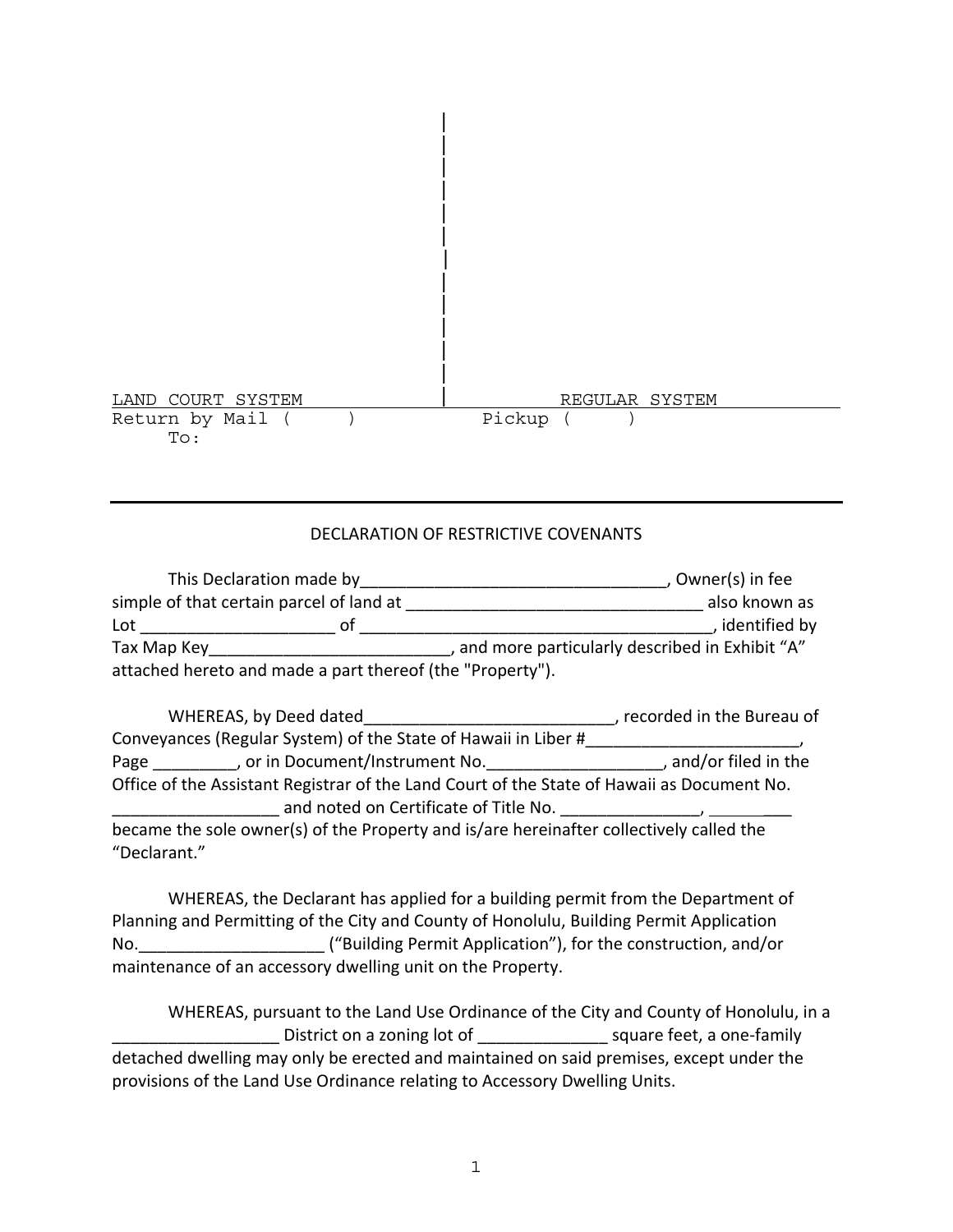NOW, THEREFORE, in accordance with the provisions and definitions in the Land Use Ordinance pertaining to Accessory Dwelling Units, the Declarant hereby covenants and agrees to subject the Property described in Exhibit "A" to the following restrictive covenants:

- 1. Neither the owner or owners, nor their heirs, successors or assigns of the owner or owners will submit the lot or any portion thereof to a condominium property regime under the provisions of HRS Chapter 514A to separate the ownership of an accessory dwelling unit from the ownership of its primary dwelling unit.
- 2. The property owner or owners or persons who are related by blood, marriage, or adoption to the property owner or owners, or designated authorized representative(s) shall occupy the primary dwelling unit or the accessory dwelling unit so long as the other unit is being rented or otherwise occupied; except in cases of unforeseen hardship circumstances (e.g., active military deployment, serious illness) that prevent the continued occupancy of the primary dwelling unit or the accessory dwelling unit, subject to confirmation by the director. For purposes of this section, "designated authorized representative(s)" means the person or persons designated by the property owner or owners to the department of planning and permitting, who are responsible for managing the property.
- 3. The accessory dwelling unit may only be used for long‐term rental or otherwise occupied for periods of at least six months, and cannot be used as a bed and breakfast home or transient vacation unit.
- 4. If the property owner or owners, or persons who are related by blood, marriage or adoption to the property owner or owners, or designated authorized representative(s) choose to receive rent for the primary dwelling unit and occupy the accessory dwelling unit, the primary dwelling unit may only be used for long-term rental or otherwise occupied for a minimum period of six months, and cannot be used as a bed and breakfast home or transient vacation unit.
- 5. The accessory dwelling unit is limited to the approved size in accordance with the provisions of Chapter 21.
- 6. The deed restrictions lapse upon removal of the accessory dwelling unit, and all of the foregoing covenants are binding upon any and all heirs, successors and assigns of the owner or owners.
- 7. This Declaration of Restrictive Covenants shall run with the land and shall bind, inure to the benefit of, and constitute notice to the respective successors, grantees, assignees, mortgagees, lienors, and any other person who claims an interest in the Property.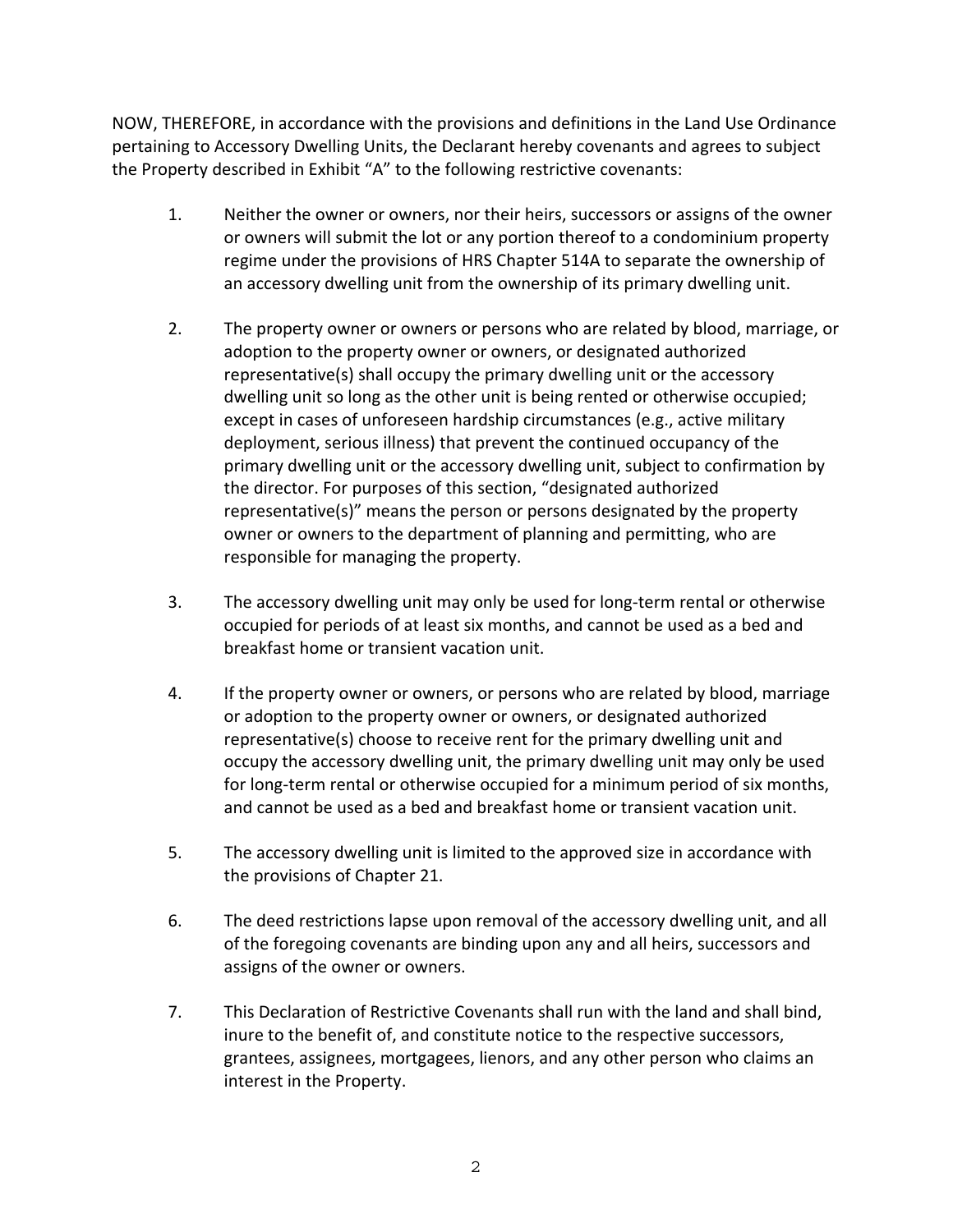- 8. Declarant shall file a certified recorded copy of this Declaration of Restrictive Covenants with the Department of Planning and Permitting of the City and County of Honolulu, as a condition precedent to the issuance of the Building Permit.
- 9. This Declaration of Restrictive Covenants shall not terminate, extinguish nor cancel without the express approval of the Director of Planning and Permitting of the City and County of Honolulu, State of Hawaii.
- 10. The failure to maintain the development in accordance with this Declaration of Restrictive Covenants shall constitute grounds for the City and County of Honolulu to revoke or suspend any building permits issued hereunder.
- 11. The City and County of Honolulu, State of Hawaii, shall have the right to enforce this Declaration of Restrictive Covenants and the conditions contained herein by appropriate action at law or suit in equity against Declarant and any persons claiming an interest in the Property.

 $\overline{\phantom{a}}$  , which is a set of the set of the set of the set of the set of the set of the set of the set of the set of the set of the set of the set of the set of the set of the set of the set of the set of the set of th

 $\overbrace{\phantom{xxxxx}}$ 

| IN WITNESS WHEREOF, the undersigned hereunto sets his/her hand on this | day of |
|------------------------------------------------------------------------|--------|
|                                                                        |        |

NAME OF OWNER

NAME OF OWNER